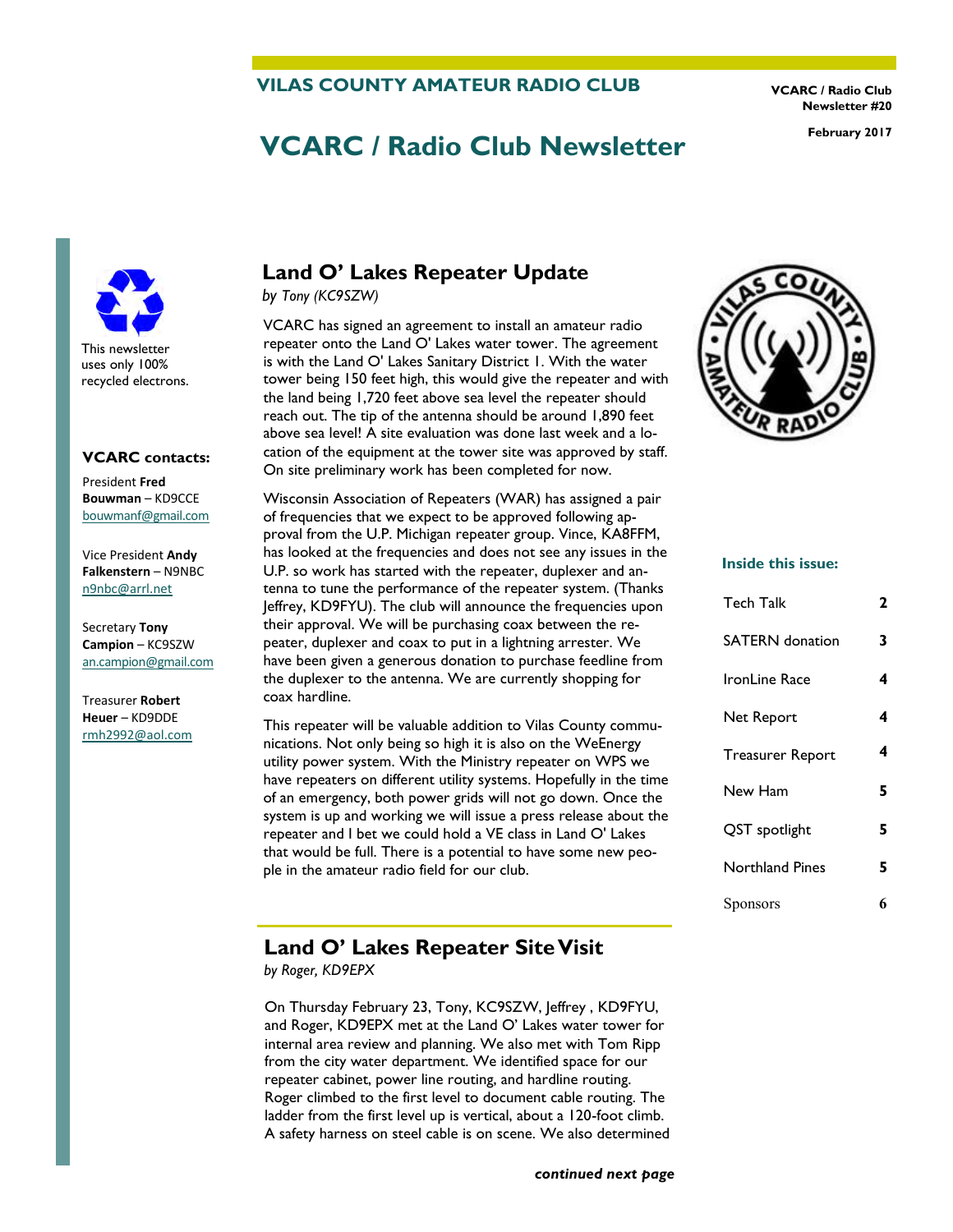### **Land O' Lakes Repeater Site Visit — continued**

an excellent spot for the antenna on the NE sector of the railing. If mounted on a 10-foot mast, the antenna base would be about 160 feet up. The railing area is about 1 s2 feet across with two-inch pipe for rails and verticals. All existing antennas are mounted to this railing structure.

It has been determined that the old antenna owned by the club cannot be retuned, the minimum is 152.00. The recommendation is to purchase a Diamond similar to the antenna on the Ministry tower. This will be an agenda item at the next club meeting Wednesday, February 8. There may also be other options for hardline sources, and negotiations are in progress.

There are only two existing RF systems on the tower, one on VHF low, one VHF high. By the way, low-band duplexers are VERY large, with cans about five feet tall and six inches in diameter! Just in case you're thinking of a six-meter repeater .... [grin].



### **Tech Talk**



The upcoming Tech Talk, scheduled for 6 pm, Wednesday, March 8, preceding the regular VCARC monthly meeting, will feature a presentation from the Vertigo company. Vertigo provides professional tower climbing services and tower rescues; they are EMT-trained climbers.

Here is the contact information for Vertigo Climbing LLC: Matt - cell 910-381-8925; e-mail matt@vertigoclimbingllc.com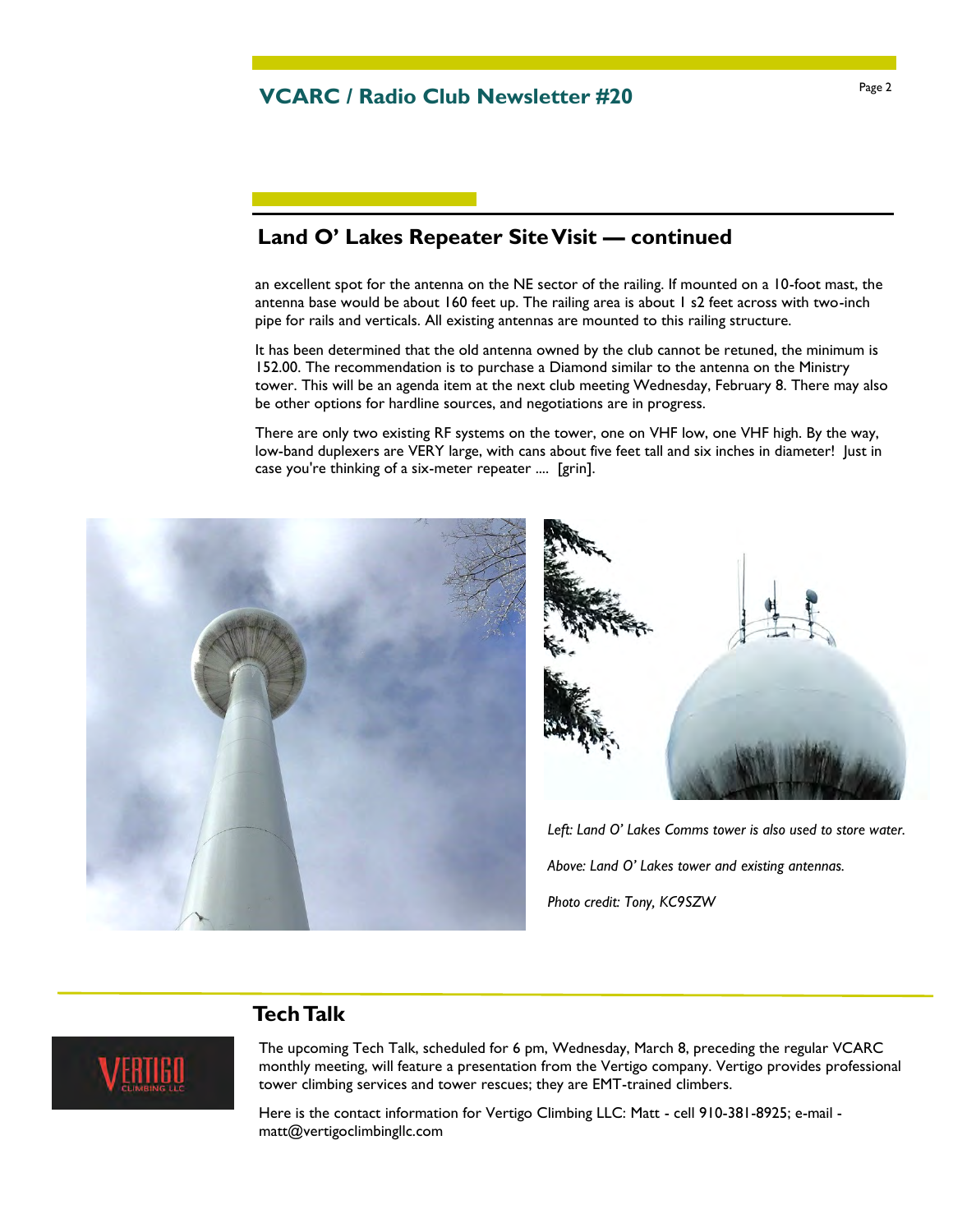**VCARC / Radio Club Newsletter #20** 

# **Local Resident Donates Generator for Disaster Services Trailer in Vilas County**

*by Paul, N7EKY*

Paul Clay, Salvation Army Team Emergency Radio Network Coordinator for the Wisconsin-Upper Michigan Division of The Salvation Army, announced that Ms. Barbara Ann Just of Boulder Junction has made a significant donation to The Salvation Army which was more than sufficient to purchase a needed generator. The new Emergency Disaster Services Trailer will be used for hydration and food service for local emergencies such as structure or wild fires and will be available as a communications center in the event of a major disaster such as wide-spread flooding or severe storm.

Ms. Just commented that she has always tried to support the Salvation Army so when she heard about the need for a new generator, she took action. She is proud to live in the Northwoods where she says she has seen so much volunteerism and generous giving.

The new Generac generator is made in Wisconsin and provides enough power for food service as well as emergency communications equipment. Ms. Just's donation was very welcome and timely and will allow SATERN to activate the trailer much earlier than originally anticipated. We really appreciate her generosity.

At this time the trailer project is in need of microwave oven and emergency communications equipment. For more information about how to donate to The Salvation Army SATERN trailer project contact Paul at (715) 891- 0157.



*Barbara Ann Just displays the new generator made possible by her generous donation.*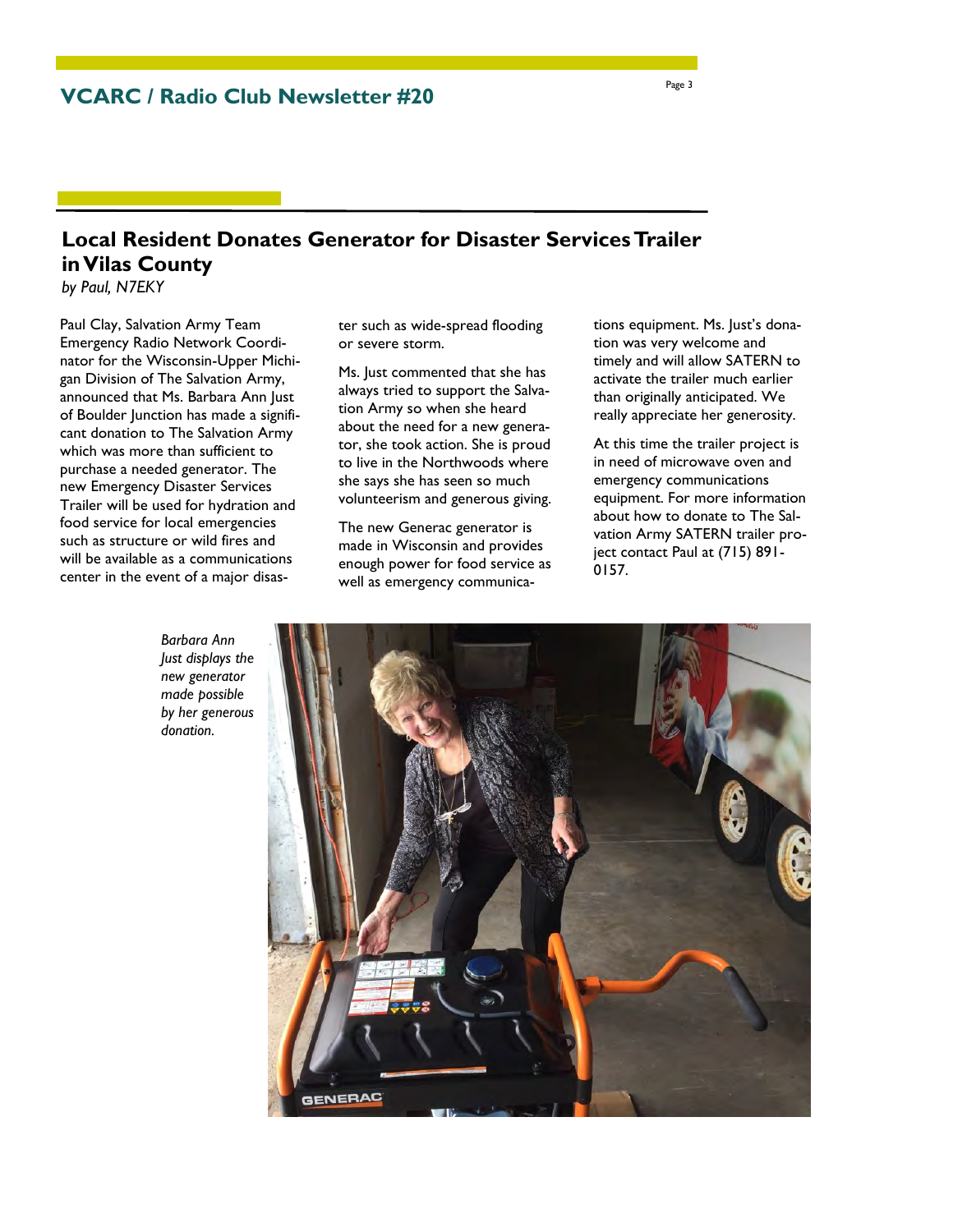### **VCARC / Radio Club Newsletter #20**

# **IronLine Sled Dog Race Another Success**

The 2017 IronLine Sled Dog race was a great success again this year with the assistance of the Iron Range Amateur Radio Club of Iron River, Michigan, and the Vilas County Amateur Radio Club (VCARC) headquartered in Eagle River, Wisconsin. VCARC volunteers included Dave McMaster, KC9ZJO; Scott Hanley, WA9STI; Karla Hanley, KB6LAS; Andy Falkenstern, N9NBC; Bob Parsons, N9HSQ; Dick Volland, W9RGV; Paul Clay, N7EKY; and Lorin Johnson, KD9CXC.







*Photo credit Scott, WA9STI* 

#### **Northwoods Net Report**

*by Tom, KC9UDA*

Nets: The nets are doing great, thanks to all who have been checking in. Everyone is doing a good job of turning down background radios during the nets.

SSTV: Thanks to everyone who have been checking into the SSTV on Tuesday nights at 7:30 pm. A reminder - the 3rd week there is no SSTV, that is the Iron Range club SSTV, so please check in to that net.

A special thanks to Ray, KB9CBL, for stepping in as a net controller for SSTV, Ray has useful information that he brought to the Northwood's ARES meeting on February 2.

New Antigo Net: A new net is starting March 7 on the 147.255 PL 114.8 repeater at 8:30 pm. Please check in to support this new net.

We are looking for net controllers please contact |oe, KD9C|X or Tom, KC9UDA. Anyone wishing to step up as a net controller for both the Monday night nets or for SSTV please contact me at kc9uda@yahoo.com or drop me a phone call at 715-360-4003.

#### **Memo from your Treasurer….**

*by RayBob, KD9DDE*

Again at the end of January 2017 I am happy to report we have a bank balance of \$2890.10. Renewals have been steady and for those who have not renewed please do so at your earliest convenience.

As of February 25, with renewals and donations we now have a bank balance of \$3715.10.

I would personally like to thank Bob Barnum for his donation of \$500 of which \$15 was his membership renewal and a donation of \$485 toward the purchase of the hard line for the Land O' Lakes repeater.

I also would like to thank all the members who have renewed. We now have 44 current members. Remember, promote our newly approved tax exempt status IRS 501(c)(3).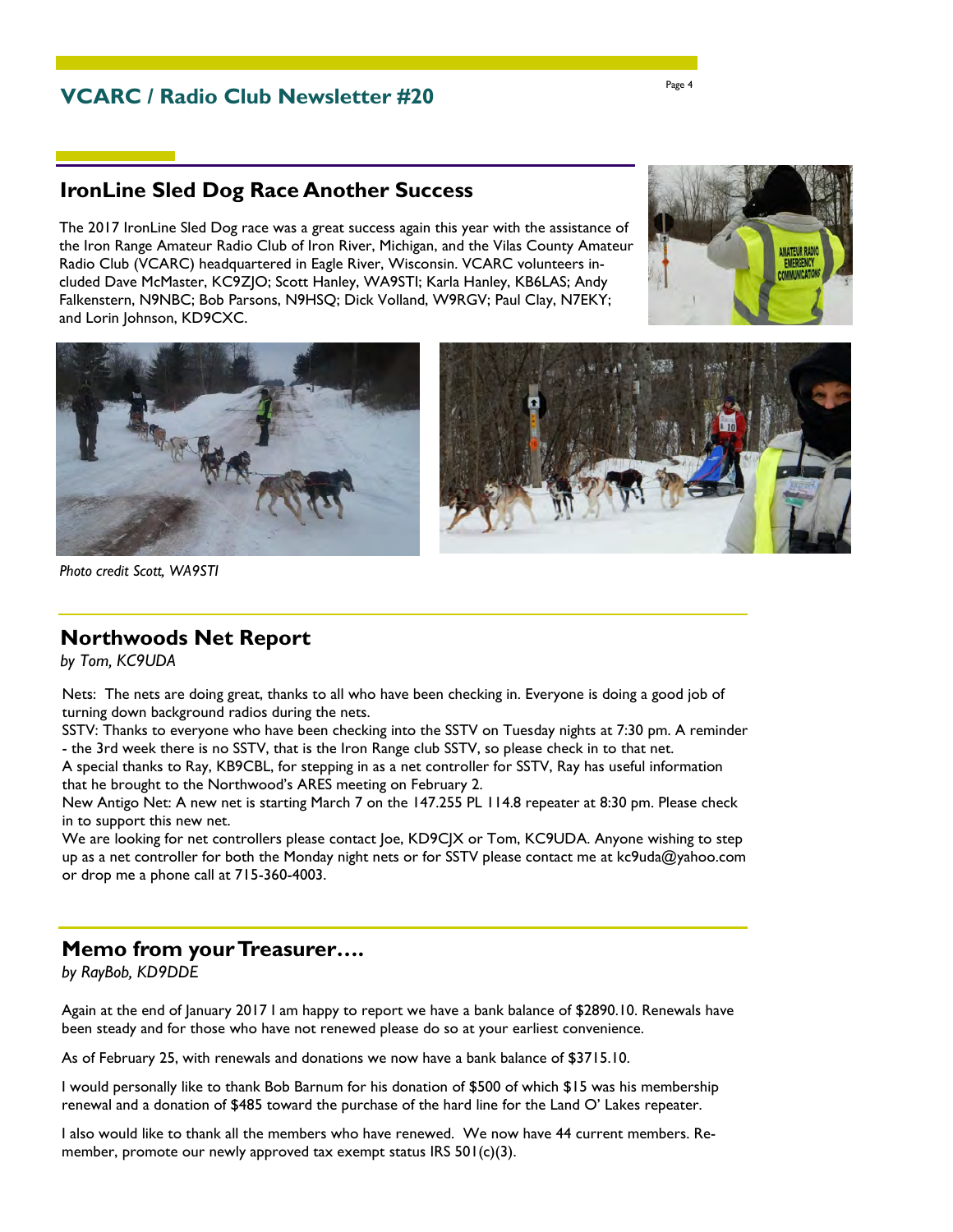# **VCARC / Radio Club Newsletter #20**

### **Another New Ham in Eagle River**

*by Paul, N7EKY* 

Joseph Dillon of Eagle River recently passed his examination to earn the Technician class amateur radio license issued by the Federal Communication Commission (FCC). The examination covers everything from rules and regulations to electricity and radio wave propagation. The examination was administered by members of the Vilas County Amateur Radio Club, Inc. Paul Clay, N7EKY, Roger Schutt, KD9EPX, and Dave Stott, KD9DRG at the Vilas County Economic Development classroom on Enterprise Way in Eagle River. Joe was issued the call sign KD9HWO. This will allow him to use certain radio frequencies allocated for amateur radio use by the FCC.

For information on becoming a licensed amateur radio operator contact Paul Clay, N7EKY, at 715-891- 0157.

# **Renowned Naturalist and Animal Tracking Guru and Ham Radio**

*by Scott, WA9STI* 

In the February 2017 issue of QST in the "Member Spotlight" column is an article about Jim Halfpenny, K9YNP. Jim is a wildlife researcher and animal tracker who lives just outside of Yellowstone National Park. The article highlights how Jim initially got his ham license when he was in Boy Scouts, let it lapse, and now has gotten back into amateur radio.

On Jim's trips to the Arctic, Greenland, and Canada, he has been getting on the air. I met Jim back in December of 2013 when I took one of his wildlife tracking seminars at Treehaven, a satellite campus of the University of Wisconsin at Stevens Point, located near Tomahawk. I did not know that Jim was a ham when he took the class. Since finding this out after reading the article, I emailed him and he replied that the next time he teaches a course at Treehaven, he will try to get on the local repeaters. Check out the call sign Jim used while on his last trip to Greenland in qrz.com: OX/KG7VER.

### **Northland Pines Amateur Radio Club News**

*By Paul, N7EKY* 

Monday and Tuesday, February 20 and 21 proved interesting to the NP ARC members. On Monday, Paul, N7EKY, and freshman Nick Lofy set up and ran DireWolf on a Raspberry Pi 3 Model B. DireWolf was configured as an IGate and was connected to an ICOM IC-7000 through a SignaLink USB interface. This wasn't the first experience with DireWolf on the Pi as they had previously setup the Pi to work with RTL-SDR, a software defined radio USB device, as a receive only IGate with great success.

The regular club meeting day on Tuesday featured a demonstration of slow scan TV (SSTV). In the classroom Paul set up his Kenwood TM-D710GA connected to a laptop computer through the SignaLink. The computer was running MMSSTV, the free slow scan application in use by many in the Northwoods. Ray Mark, KB9CBL, was a big help as he parked outside of the school building and did slow scan from his "shack on wheels." This is the second time Ray helped out the club in this manner. Thanks, Ray!

Nearly every regular NP ARC meeting includes a brief Q&A session to help the students prepare for their Technician class examination. Nick believes that he will be ready to take the examination soon and when ready, Paul, Andy, N9NBC, and Roger, KD9EPX, will administer the examination in the classroom.

73 from the NP ARC Advisors